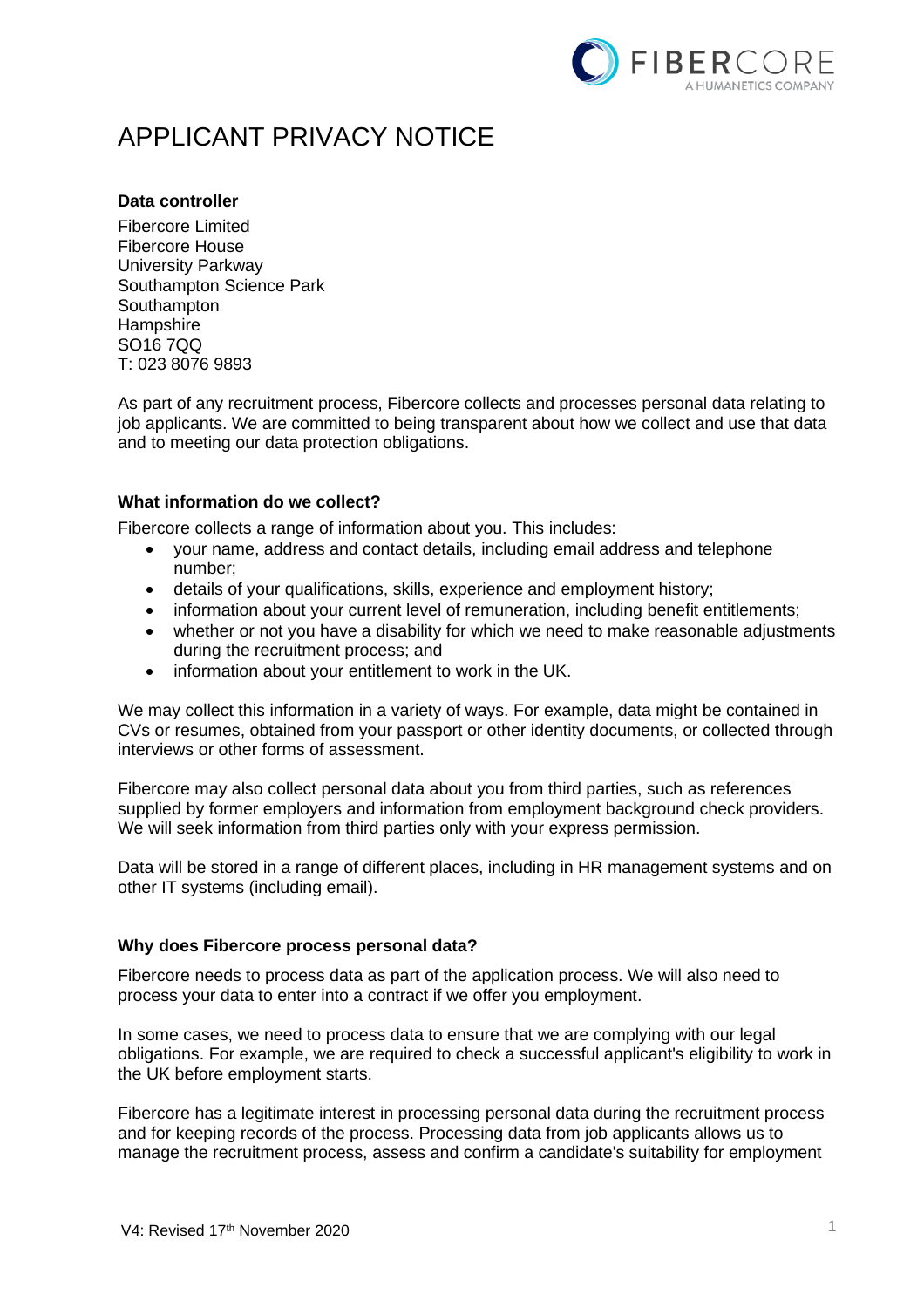

and decide to whom to offer a job. We may also need to process data from job applicants to respond to and defend against legal claims.

We may collect information about whether or not applicants are disabled to make reasonable adjustments for candidates who have a disability. Fibercore processes such information to carry out its obligations and exercise specific rights in relation to employment.

Fibercore will not use your data for any purpose other than the recruitment exercise for which you have applied, unless you have given express consent to Fibercore to contact you about an alternative position within the company for which you might be suitable.

#### **Who has access to data?**

Your information may be shared for the purposes of the recruitment exercise with the following, if access to the data is necessary for the performance of their roles:

- HR;
- interviewers involved in the recruitment process;
- managers in the business area for which you may be considered;
- referees you provide;
- your nominated external recruitment consultant, if applicable.

Fibercore will not normally share your data with third parties, apart from those explicitly stated above. However, we may be required to share your data with government agencies such as the Home Office and / or with other similar organisations where there is a legal requirement to do so.

Fibercore will not normally transfer your data outside the European Economic Area. Your details will be stored on our HR database which is accessible to a small HR team based at our parent company's head office in Michigan, USA. We have an intra-company agreement in place, the purpose of which is to ensure any data is processed in accordance with GDPR.

#### **How does Fibercore protect data?**

We take the security of your data seriously. We have internal policies and controls in place to protect your data so that it is not lost, accidentally destroyed, misused or disclosed, and is not accessed except by our employees in the proper performance of their duties.

#### **For how long does Fibercore keep data?**

If your application for employment is unsuccessful, we will hold your data on file for 6 months after the end of the relevant recruitment process. At the end of that period, your data will be destroyed.

If your application for employment is successful, personal data gathered during the recruitment process will be transferred to your HR file and retained during your employment. The periods for which your data will be held will be provided to you in a new privacy notice.

## **Your rights**

As a data subject, you have a number of rights:

The right to make a subject access request. This enables you to receive certain information about how we use your data, as well as to receive a copy of the personal data we hold about you and to check that we are lawfully processing it.